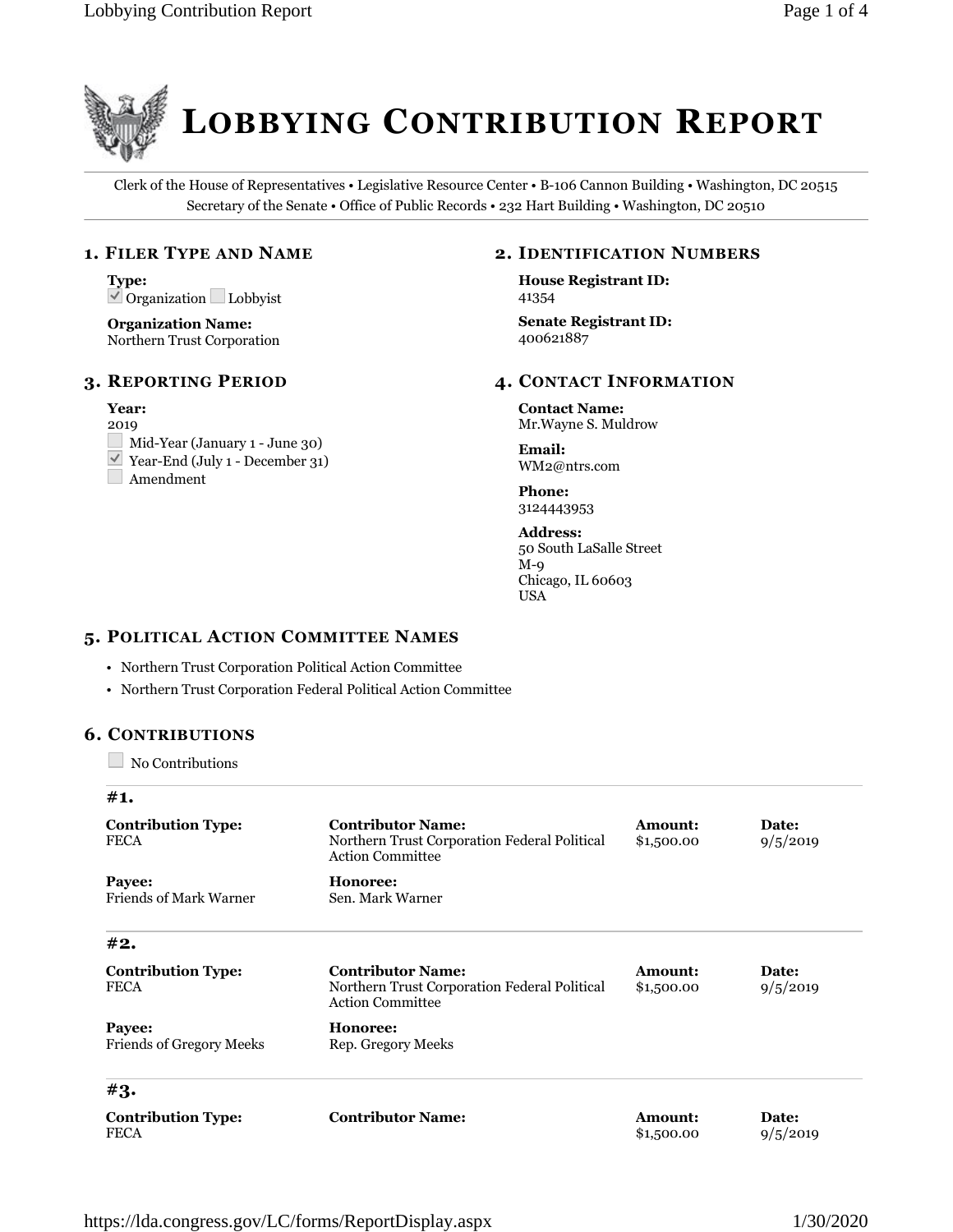|                                          | Northern Trust Corporation Federal Political<br><b>Action Committee</b>                             |                              |                    |  |  |
|------------------------------------------|-----------------------------------------------------------------------------------------------------|------------------------------|--------------------|--|--|
| Payee:<br><b>Rounds for Senate</b>       | Honoree:<br>Sen. Mike Rounds                                                                        |                              |                    |  |  |
| #4.                                      |                                                                                                     |                              |                    |  |  |
| <b>Contribution Type:</b><br><b>FECA</b> | <b>Contributor Name:</b><br>Northern Trust Corporation Federal Political<br><b>Action Committee</b> | Amount:<br>\$1,000.00        | Date:<br>9/5/2019  |  |  |
| Payee:<br><b>Friends for Dick Durbin</b> | Honoree:<br>Sen. Dick Durbin                                                                        |                              |                    |  |  |
| #5.                                      |                                                                                                     |                              |                    |  |  |
| <b>Contribution Type:</b><br><b>FECA</b> | <b>Contributor Name:</b><br>Northern Trust Corporation Federal Political<br><b>Action Committee</b> | Amount:<br>\$1,000.00        | Date:<br>9/5/2019  |  |  |
| Payee:<br><b>Casten for Congress</b>     | Honoree:<br>Rep. Sean Casten                                                                        |                              |                    |  |  |
| #6.                                      |                                                                                                     |                              |                    |  |  |
| <b>Contribution Type:</b><br><b>FECA</b> | <b>Contributor Name:</b><br>Northern Trust Corporation Federal Political<br><b>Action Committee</b> | <b>Amount:</b><br>\$1,000.00 | Date:<br>9/5/2019  |  |  |
| Payee:<br>Friends of Jim Clyburn         | Honoree:<br>Rep. James E. Clyburn                                                                   |                              |                    |  |  |
| #7.                                      |                                                                                                     |                              |                    |  |  |
| <b>Contribution Type:</b><br><b>FECA</b> | <b>Contributor Name:</b><br>Northern Trust Corporation Federal Political<br><b>Action Committee</b> | <b>Amount:</b><br>\$500.00   | Date:<br>9/17/2019 |  |  |
| Payee:<br>Friends of Jim Clyburn         | Honoree:<br>Rep. James E. Clyburn                                                                   |                              |                    |  |  |
| #8.                                      |                                                                                                     |                              |                    |  |  |
| <b>Contribution Type:</b><br><b>FECA</b> | <b>Contributor Name:</b><br>Northern Trust Corporation Federal Political<br><b>Action Committee</b> | <b>Amount:</b><br>\$1,000.00 | Date:<br>9/17/2019 |  |  |
| Payee:<br>Peters for Michigan            | Honoree:<br>Sen. Gary Peters                                                                        |                              |                    |  |  |
| #9.                                      |                                                                                                     |                              |                    |  |  |
| <b>Contribution Type:</b><br><b>FECA</b> | <b>Contributor Name:</b><br>Northern Trust Corporation Federal Political<br><b>Action Committee</b> | <b>Amount:</b><br>\$1,500.00 | Date:<br>9/17/2019 |  |  |
| Payee:<br>Portman for Senate             | Honoree:<br>Sen. Rob Portman                                                                        |                              |                    |  |  |
| #10.                                     |                                                                                                     |                              |                    |  |  |
| <b>Contribution Type:</b><br><b>FECA</b> | <b>Contributor Name:</b><br>Northern Trust Corporation Federal Political<br><b>Action Committee</b> | <b>Amount:</b><br>\$1,000.00 | Date:<br>9/17/2019 |  |  |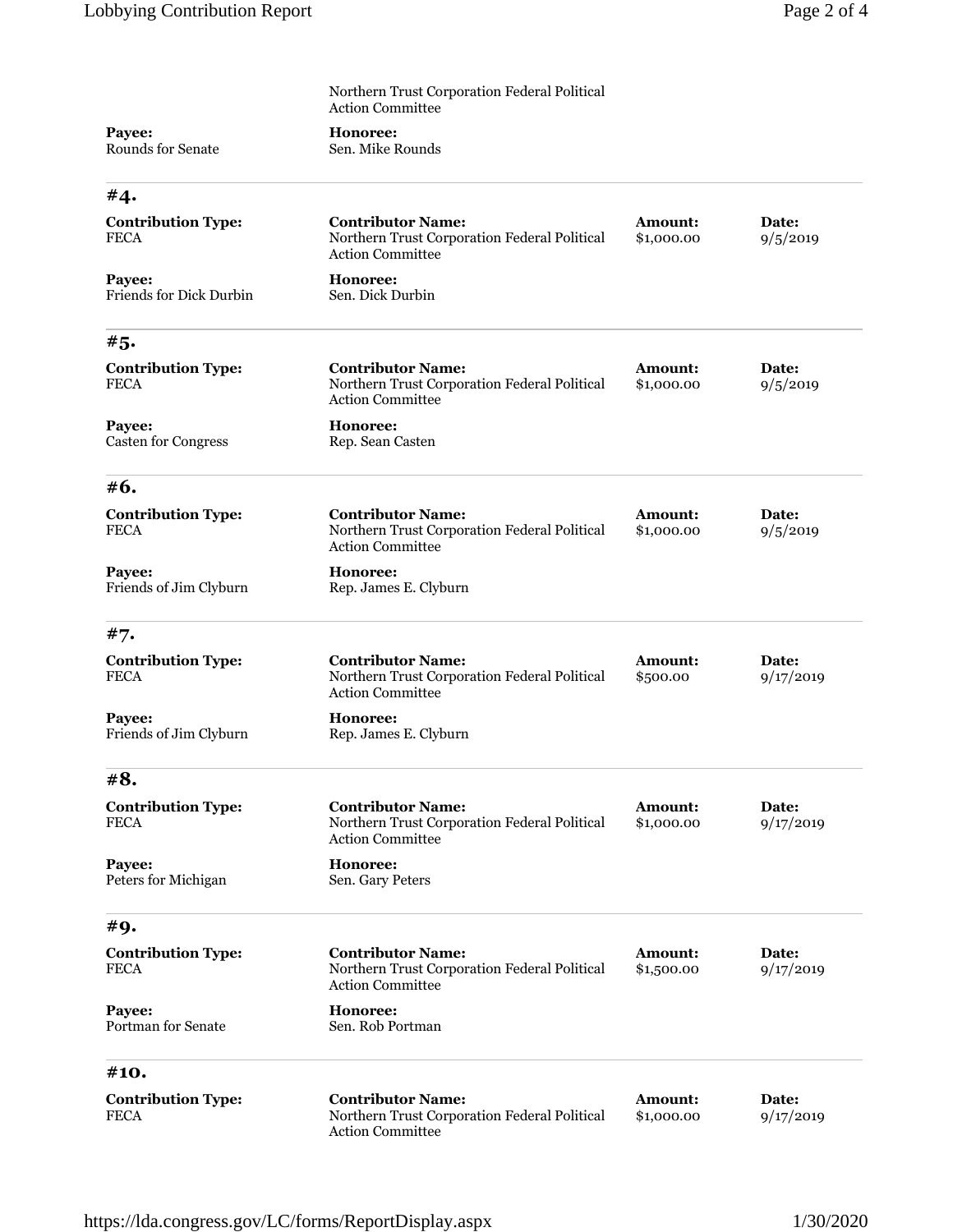| Payee:<br>Friends of Cheri Bustos        | Honoree:<br>Rep. Cheri Bustos                                                                       |                              |                     |
|------------------------------------------|-----------------------------------------------------------------------------------------------------|------------------------------|---------------------|
| #11.                                     |                                                                                                     |                              |                     |
| <b>Contribution Type:</b><br><b>FECA</b> | <b>Contributor Name:</b><br>Northern Trust Corporation Federal Political<br><b>Action Committee</b> | Amount:<br>\$1,000.00        | Date:<br>10/17/2019 |
| Payee:<br>Robin Kelly for Congress       | Honoree:<br>Rep. Robin Kelly                                                                        |                              |                     |
| #12.                                     |                                                                                                     |                              |                     |
| <b>Contribution Type:</b><br><b>FECA</b> | <b>Contributor Name:</b><br>Northern Trust Corporation Political Action<br>Committee                | <b>Amount:</b><br>\$1,000.00 | Date:<br>11/2/2019  |
| Payee:<br>Davis for Congress             | Honoree:<br>Rep. Danny K. Davis                                                                     |                              |                     |
| #13.                                     |                                                                                                     |                              |                     |
| <b>Contribution Type:</b><br><b>FECA</b> | <b>Contributor Name:</b><br>Northern Trust Corporation Federal Political<br><b>Action Committee</b> | <b>Amount:</b><br>\$1,000.00 | Date:<br>11/5/2019  |
| Payee:<br>Richard E. Neal for Congress   | Honoree:<br>Rep. Richie Neal                                                                        |                              |                     |
| #14.                                     |                                                                                                     |                              |                     |
| <b>Contribution Type:</b><br><b>FECA</b> | <b>Contributor Name:</b><br>Northern Trust Corporation Federal Political<br><b>Action Committee</b> | <b>Amount:</b><br>\$1,000.00 | Date:<br>12/6/2019  |
| Payee:<br>Friends of Raja for Congress   | Honoree:<br>Rep. Raja Krishnamoorthi                                                                |                              |                     |
| #15.                                     |                                                                                                     |                              |                     |
| <b>Contribution Type:</b><br><b>FECA</b> | <b>Contributor Name:</b><br>Northern Trust Corporation Federal Political<br><b>Action Committee</b> | Amount:<br>\$1,000.00        | Date:<br>12/6/2019  |
| Payee:<br>McConnell for Senate Committee | Honoree:<br>Sen. Mitch McConnell                                                                    |                              |                     |
| #16.                                     |                                                                                                     |                              |                     |
| <b>Contribution Type:</b><br><b>FECA</b> | <b>Contributor Name:</b><br>Northern Trust Corporation Federal Political<br><b>Action Committee</b> | Amount:<br>\$1,000.00        | Date:<br>12/6/2019  |
| Payee:<br><b>Beatty for Congress</b>     | Honoree:<br>Rep. Joyce Beatty                                                                       |                              |                     |

# **7. COMMENTS**

The representations made on this report are to the best of my knowledge and based on reasonable due diligence.

# **8. CERTIFICATION AND SIGNATURE**